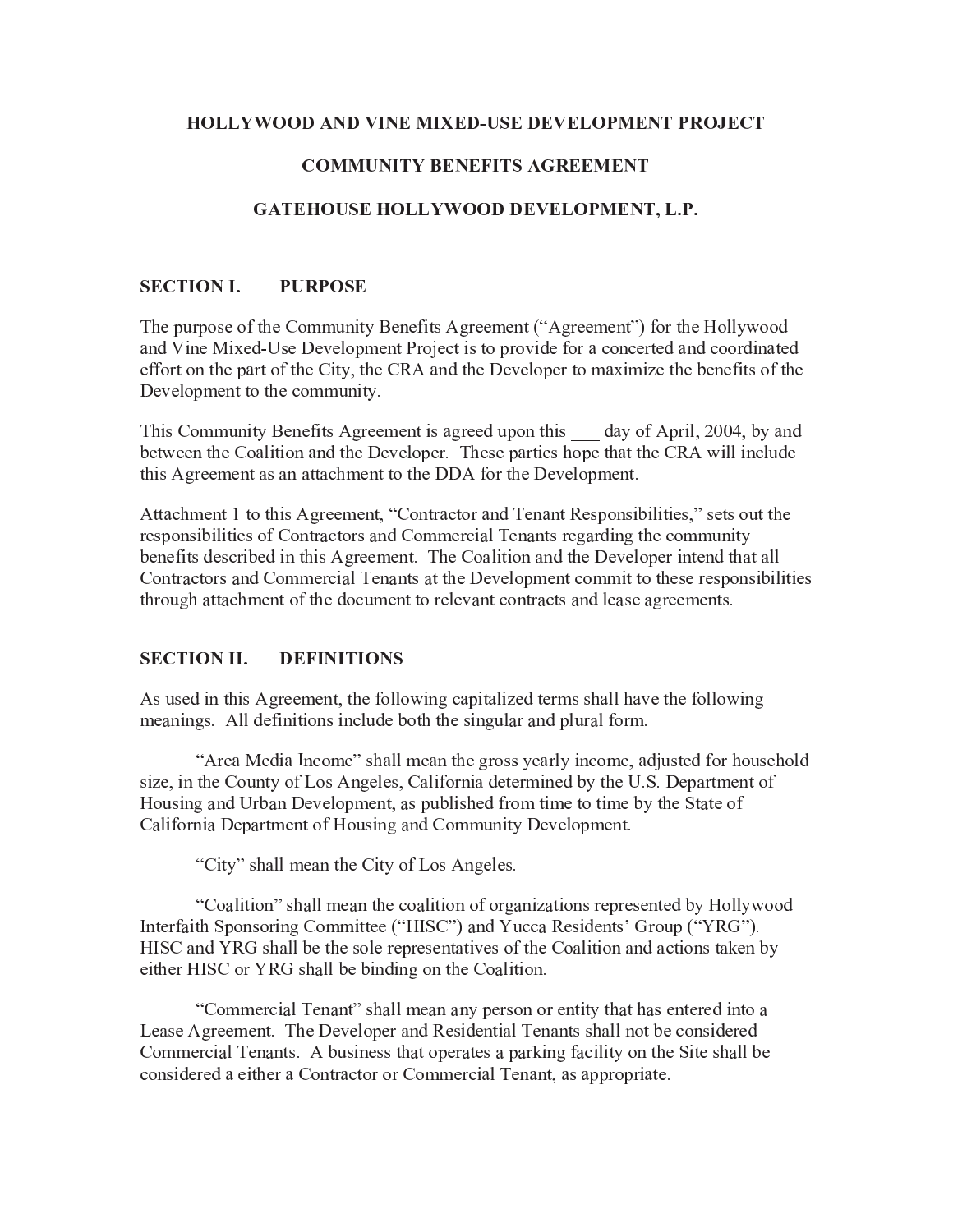"Contract" shall mean a contract or other agreement that is related to the use, maintenance, or operation of the Development and that will result in On-Site Jobs, directly or indirectly, either under the contract or agreement itself or through one or more subcontracts. A contract or other agreement entered into by a business and the condominium owners' association shall be considered a Contract only if it will require performance of landscaping, custodial, or security services.

"Contractor" shall mean a prime contractor, a subcontractor, or any other business entering into a Contract with the Developer, a Commercial Tenant, or another Contractor. The Developer, Residential Tenants and Commercial Tenants shall not be considered Contractors. A business that operates a parking facility on the Site shall be considered a either a Contractor or Commercial Tenant, as appropriate.

"CRA" shall mean the Community Redevelopment Agency of the City of Los Angeles.

"Developer" shall mean Gatehouse Hollywood Development, L.P., a Texas limited partnership.

"Development" shall mean the development project located on the Site, and the subject of the Disposition and Development Agreement ("DDA") between the CRA and the Developer approved by the CRA Board on or about December 12, 2003 and the Joint Development Agreement ("JDA") entered into by the Metropolitan Transit Authority ("MTA") and Developer.

"Legacy" shall mean Legacy Partners 2480, LLC, a California limited liability company.

"Housing Units" shall mean any and all apartment and condominium units on the Site.

"Lease Agreement" shall mean a lease agreement for use or occupancy of retail or hotel space within the Site, excluding leases for signage, for antennae space, for Housing Units, and for space to park a vehicle. A lease agreement entered into by a business that will operate a parking facility on the Site shall be considered a Lease Agreement.

"Low-Income Individual" shall mean an individual whose household income is no greater than 80% of the median income for the Metropolitan Statistical Area in which the individual resides.

"On-Site Jobs" shall mean all jobs for which at least fifty percent of the work hours occur on the Site, and that arises out of either an employment relationship or an independent contractor relationship. Jobs for which the employer is a Residential Tenant shall not be considered On-Site Jobs.

"Rent" shall mean the total of monthly payments by tenants for the following: use and occupancy of the residential unit and land and associated facilities, including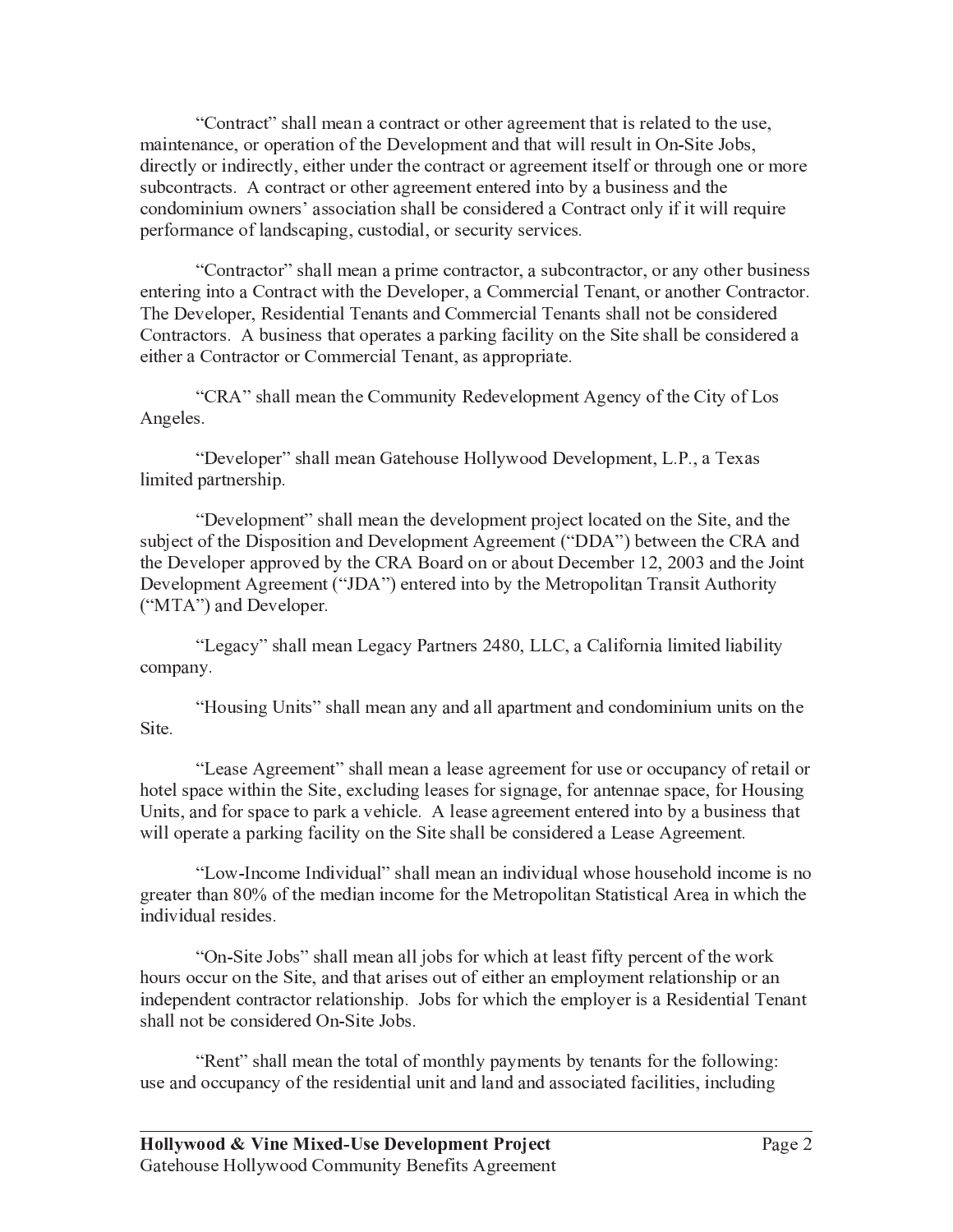parking; any separately charged fees or service charges assessed by Developer which are required of all tenants, other than security deposits; the cost of an adequate level of service for utilities paid by the tenant, including garbage collection, sewer, water, electricity, gas and other heating, cooking and refrigeration fuel, but not cable or telephone service; any other interest, taxes, fees or charges for use of the land or associated facilities and assessed by a public or private entity other than Developer, and paid by the tenant.

"Residential Tenant" shall mean a person or group of people who own or occupy some portion of the Site for use as a residence. No guest or client of the hotel shall be deemed a Residential Tenant.

"Site" shall mean that portion of the approximately 4.65 acres bounded by Hollywood Boulevard to the north, Selma Avenue on the south, Argyle Avenue on the east and Vine Street on the west in the City which is more particularly described in the DDA.

"Targeted Job Applicants" shall mean individuals described in Section IV.C of this Agreement.

# SECTION III. LIVING WAGE PROGRAM

#### A. Developer's Responsibilities Regarding Living Wages.

 $1.$ Compliance with Living Wage Ordinance. The Developer shall comply with all substantive provisions, monitoring provisions, and enforcement provisions of the CRA's Living Wage policy.

 $2.$ Seventy Percent Living Wage Goal. The Developer shall use reasonable efforts to maximize the number of Living Wage Jobs on the Site. The Developer shall use reasonable efforts to ensure that, at all times, at least seventy percent (70%) of On-Site Jobs are Living Wage Jobs, as defined in Section III.A.2.c. below. The Developer and the Coalition agree that this is a reasonable requirement in light of all the circumstances.

a. Achievement of Living Wage Goal. The percentage of Living Wage Jobs on the Site shall be assessed and reported in accordance with the requirements set forth in Section III.A.2.d below. In the event that the Living Wage Goal is not attained during any two-year period, the Developer shall promptly meet and confer with the Coalition to determine mutually agreeable additional steps to achieve the Living Wage Goal, and shall ensure that such steps are expeditiously and fully undertaken.

#### $\mathbf{b}$ . Penalty for Failure to Attain Living Wage Goal.

Notwithstanding anything to the contrary, failure to attain the Living Wage Goal shall not constitute a breach of this Agreement or the DDA or default of responsibilities thereunder. However, if the CRA determines in its reasonable discretion that the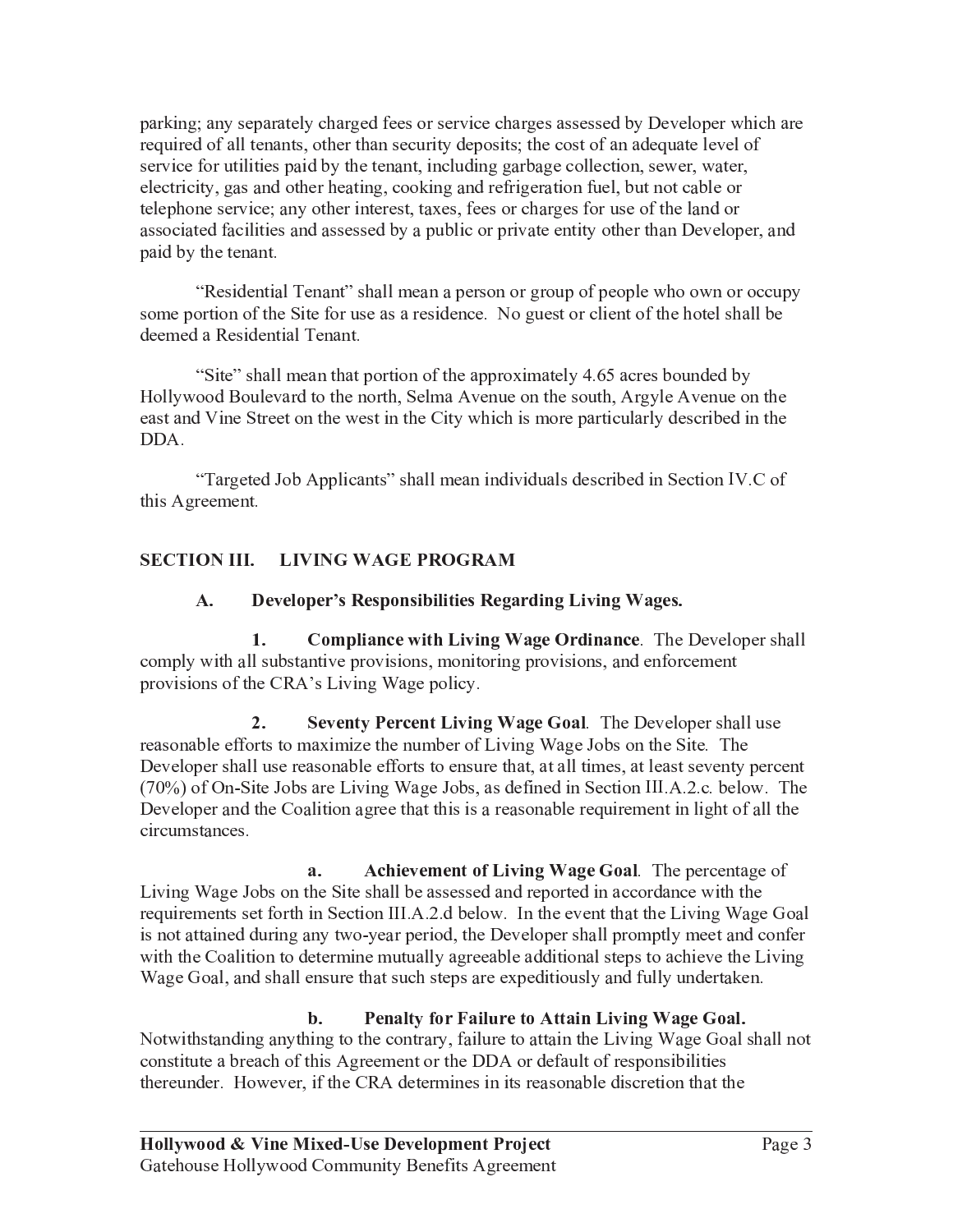Developer has not used reasonable efforts during any consecutive two-year period to ensure that the Living Wage Goal is attained, then the CRA may assess a penalty of \$10,000 for each such period, and the Developer will pay such penalty. This penalty shall be the exclusive sanction for non-compliance with the provisions of Section III.A.2. No other liability shall accrue to the Developer in connection with Section III.A.2.

**Calculating Percentage of Living Wage Jobs.** For  $c_{\cdot}$ purposes of this Section III.A, the percentage of Living Wage Jobs on the Site shall be determined by dividing the total number of Living Wage Jobs by the total number of On-Site Jobs in accordance with the following guidelines:

**Definition of Living Wage Jobs.** On-Site Jobs i. falling into any one of the following categories shall be considered Living Wage Jobs:

- jobs covered by the City's Living Wage Ordinance, the CRA's Living Wage policy, or Section III.A.1 of this Agreement, and for which the employer is in compliance with substantive terms of the relevant ordinance or policy and any implementing regulations;
- jobs for which the employee is paid at least \$8.53 per hour in wages if the worker is provided with employer-sponsored health insurance, or \$9.78 per hour in wages otherwise (these amounts shall be adjusted in concert with cost-of-living adjustments to wages as required under the City's Living Wage Ordinance);
- jobs for which the employee is paid on a salaried basis at least \$17,060 per year in wages if the employee is provided with employer-sponsored health insurance, or \$19,560 per year in wages otherwise (these amounts shall be adjusted in concert with cost-of-living adjustments to wages as required under the City's Living Wage Ordinance); and
- $\bullet$ jobs covered by a bona fide collective bargaining agreement.

**Exemption for Small Businesses.** Jobs arising out ii. of employment by or independent contract with a Commercial Tenant with fewer than ten employees shall not be included in the calculation of the percentage of Living Wage Jobs under this Section.

 $\mathbf{d}$ . **Reporting Requirements.** Every 12 months after the commencement of construction work for the Development, the Developer shall provide to the CRA and the Coalition a report on the percentage of Living Wage Jobs on the Site. Each report shall contain data for the Site as a whole, as well as data for each employer that is not exempt under Section III.A.2.c.ii. Data regarding particular employers will not include precise salaries; rather, such data will include only the number of On-Site Jobs and Living Wage Jobs for that employer, and the number of On-Site jobs for which that employer provides health insurance to employees. If the report indicates that the Living Wage Goal is not being met for the Site as a whole, the report shall include a statement of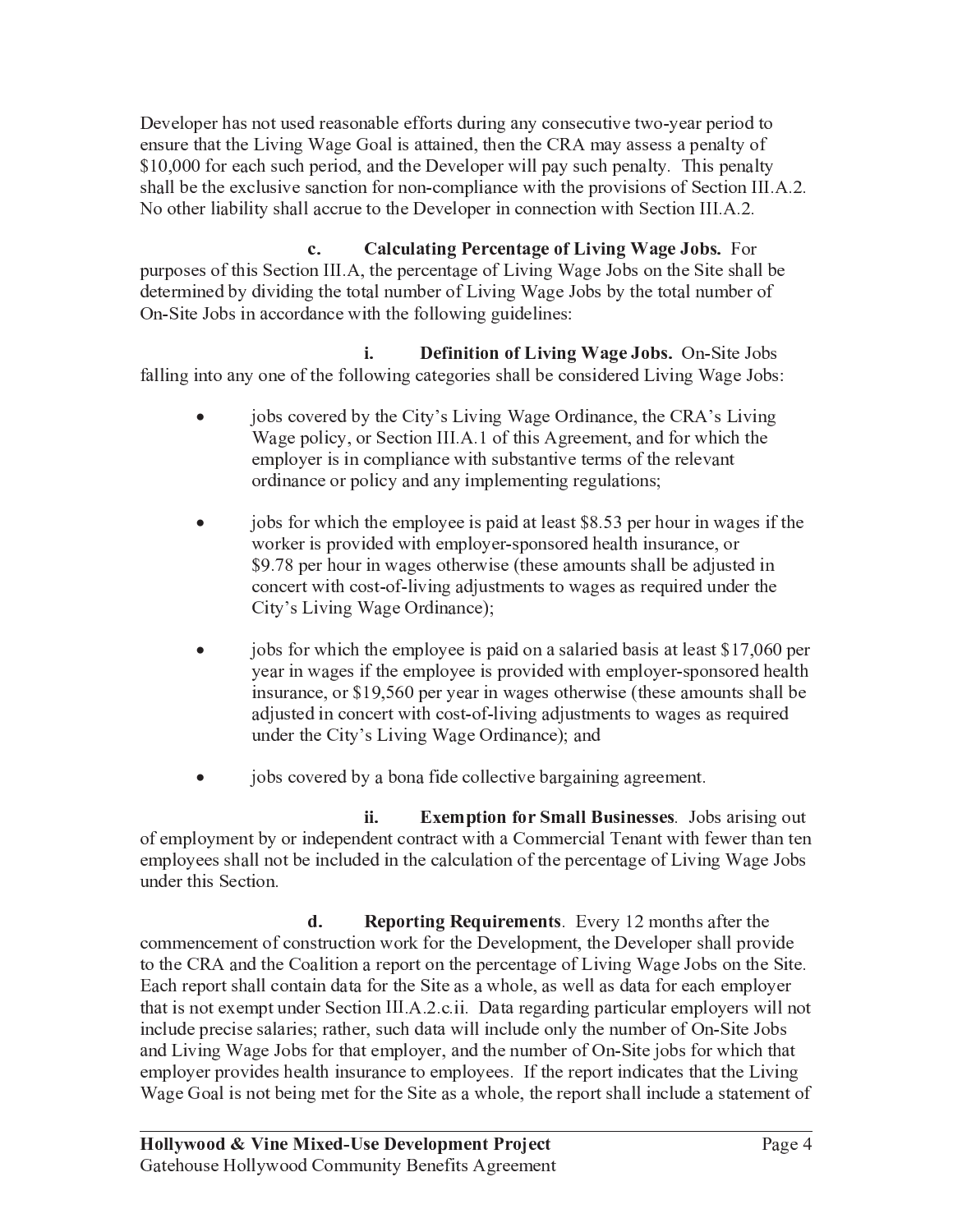reasons for the failure to achieve the Living Wage Goal. In compiling the report, the Developer shall be entitled to reasonably rely on information provided by employers, and need not conduct independent investigation of data provided, unless the Developer receives clear indications that data provided by employers is incomplete or inaccurate.

#### $3.$ **Selection of Tenants**

#### $\overline{a}$ . **Developer Notifies Coalition Before Selecting**

**Commercial Tenants.** At least 30 days before signing any Lease Agreement or Contract, the Developer shall use reasonable efforts to notify the Coalition that the Developer is considering entering into such Lease Agreement or Contract and shall identify the prospective Commercial Tenant. If the Coalition so requests, the Developer shall use reasonable efforts to meet with the Coalition regarding the prospective Commercial Tenant's impact on the percentage of Living Wage Jobs on the Site. If reasonable factors so require, the Developer may give notice less than 30 days prior to signing such a Lease Agreement or Contract; provided, however, the Developer shall at the earliest practical date give the Coalition notice of the identity of the prospective Commercial Tenant, and shall be available to meet with the Coalition during a window of at least forty-eight hours, with such window occurring prior to the Developer's signing the Lease Agreement or Contract.

b. **Coalition Meeting with Prospective Commercial Tenants.** At least 30 days before signing a Lease Agreement or Contract, the Developer will use reasonable efforts to arrange and attend a meeting between the Coalition and the prospective Commercial Tenant, if the Coalition so requests. At such a meeting, the Coalition and the Developer will discuss with the prospective Commercial Tenant available incentives for and assistance with provision of living wages and health insurance to employees. The Developer will use reasonable efforts to assist the Coalition in encouraging payment of living wages. If reasonable factors so require, such a meeting may occur less than 30 days prior to signing a Lease Agreement or Contract; provided, however, in such cases the meeting shall be scheduled to occur on the earliest practical date.

 $\mathbf{c}$ . **Consideration of Impact on Living Wage Goal.** To the extent reasonable, the Developer shall consider as a substantial factor each prospective Commercial Tenant's potential impact on the percentage of Living Wage Jobs on the Site when selecting prospective Commercial Tenants.

**B. Collaboration Toward Living Wage Incentive Programs.** The Developer and the Coalition shall use reasonable efforts to work collaboratively with each other and with interested governmental and private entities to develop programs that will assist Commercial Tenants in paying living wages to employees. The Coalition shall seek funding sources to enable Commercial Tenants to receive incentives and assistance of substantial economic value for payment of living wages to employees.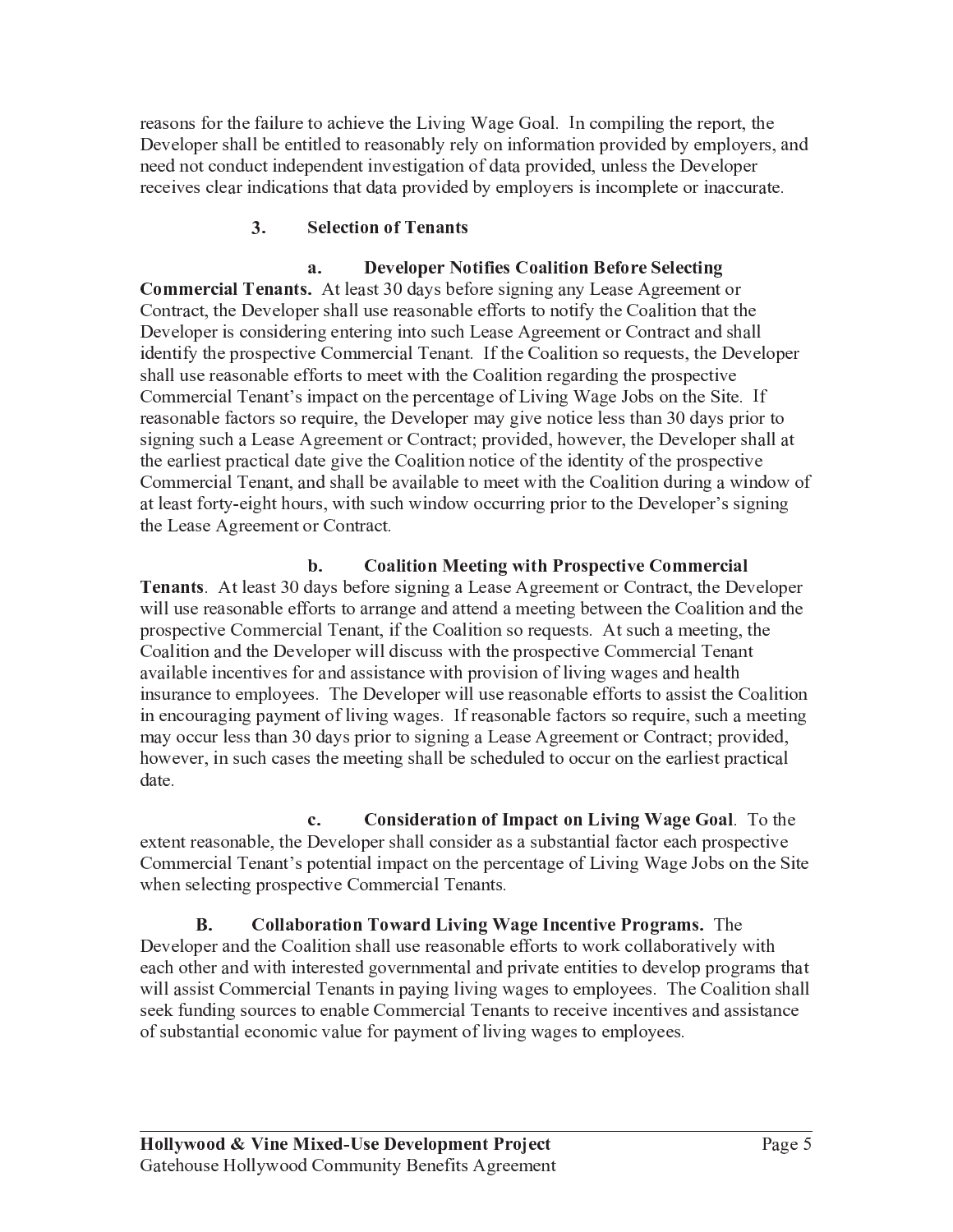#### **SECTION IV. FIRST SOURCE HIRING POLICY**

 ${\bf A}$ . **Purpose.** The purpose of the First Source Hiring Policy is to facilitate the employment of Targeted Job Applicants in the Development. It is a goal of this Agreement that the First Source Hiring Policy benefit employers in the Development by providing, through a non-exclusive referral system, a pool of qualified job applicants.

**B. Coverage.** The First Source Hiring Policy, set forth in Attachment 1, Contractor and Tenant Responsibilities, shall apply to hiring by Commercial Tenants and Contractors for all On-Site Jobs, except for jobs for which the hiring procedures are governed by a bona fide collective bargaining agreement that conflicts with the First Source Hiring Policy. For hiring for any On-Site Jobs for which the Developer is the employer, the Developer shall have the same responsibilities as would a Commercial Tenant under Attachment 1.

 $\mathbf{C}$ . Targeted Job Applicants. Targeted Jobs Applicants include the following three categories of individuals. Job referrals under the First Source Hiring Policy shall be made in the order of priority set forth below.

First Priority: individuals whose residence or place of employment has been displaced by the Development.

Second Priority: Low-Income Individuals living within one mile of the Site.

**Third Priority:** Low-Income Individuals living in census tracts throughout the City for which household income is no greater than 80% of the median household income for the Los Angeles Metropolitan Statistical Area.

D. First Source Referral System Responsibilities. The following functions related to the First Source Hiring Policy shall be performed by the First Source Referral System:

receive employer notification of job openings, promptly initiate  $1.$ recruitment and pre-screening activities, and provide an estimate to employers of the number of qualified applicants it is likely to refer;

 $2.$ coordinate with various job-training centers to facilitate access to a pool of qualified applicants from which to draw referrals;

 $3<sub>1</sub>$ screen and refer Targeted Job Applicants according to qualifications and specific selection criteria submitted by employers;

 $\overline{4}$ . maintain contact with employers with respect to employers' hiring decisions regarding applicants referred by the First Source Referral System;

assist employers with reporting responsibilities by supplying 5. reporting forms and by other reasonable means;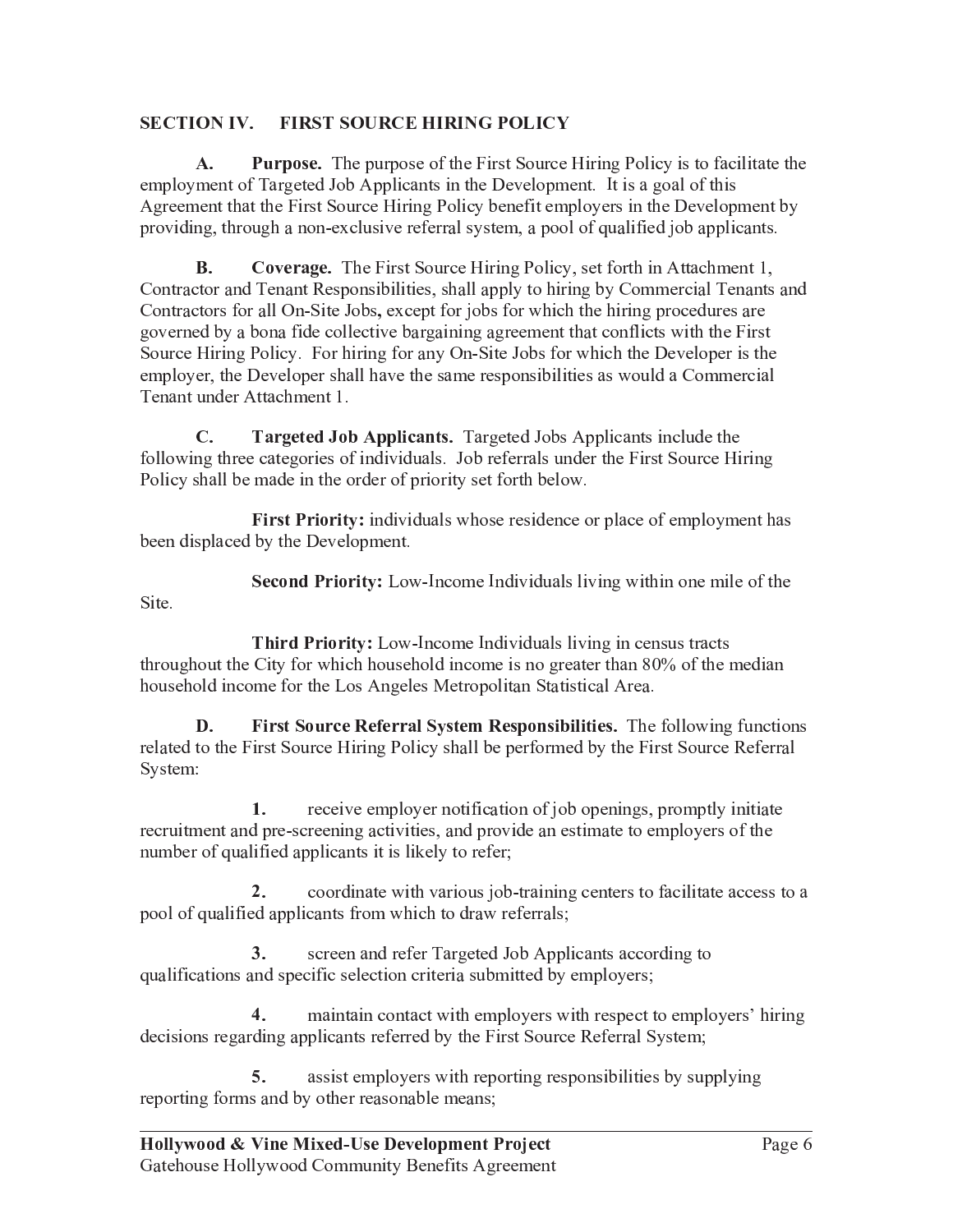assist the Coalition and governmental entities in monitoring 6. compliance with the First Source Hiring Policy;

submit annual aggregate reports for all employers on the Site to the  $7.$ CRA, with a copy to the Coalition, detailing the employment of Targeted Job Applicants in the Development and the effectiveness of the First Source Hiring Policy;

8. work collaboratively with the Developer, the Coalition, job training centers, applicants, and governmental entities to administer the First Source Referral System effectively and efficiently.

E. First Source Referral System Operation. The Developer and the Coalition shall make reasonable efforts to engage the Hollywood Worksource Center to operate the First Source Referral System. If such efforts are unsuccessful, the Developer and the Coalition shall engage another mutually agreed upon entity to operate the First Source Referral System.

 $\mathbf{F}$ . **Developer's Liaison.** The Developer shall designate a liaison for issues related to the First Source Hiring Policy. The liaison shall work with the First Source Referral System, the CRA, and City officials, as appropriate, to ensure effective implementation of the First Source Hiring Policy.

**On-Site Facility.** The Developer and Legacy shall jointly provide a trailer G. on the Site for rent-free use of the First Source Referral System during construction of the Development.

H. **Planning.** The Developer and Coalition shall make reasonable efforts to ensure that not later that three  $(3)$  months prior to the commencement of construction on the Site, the Hollywood Worksource Center staff meet with Hollywood Interfaith Sponsoring Committee, the Yucca Residents Group, the Developer's Liaison and any other appropriate individuals to design, plan and implement the First Source Referral System in accordance with this Section.

Additional Provisions. Additional provisions regarding the First Source I. Hiring Policy are set forth in Attachment 1, Contractor and Tenant Responsibilities.

### **SECTION V. JOB TRAINING**

Notwithstanding anything to the contrary contained in Exhibit "H" to the DDA, prior to any construction on the Site, the Developer shall provide \$50,000 to the Workforce and Economic Development Department of the California Labor Federation to fund job training, and shall provide \$25,000 to the Los Angeles Metro Alliance's Health Care Careers Ladder Training Program.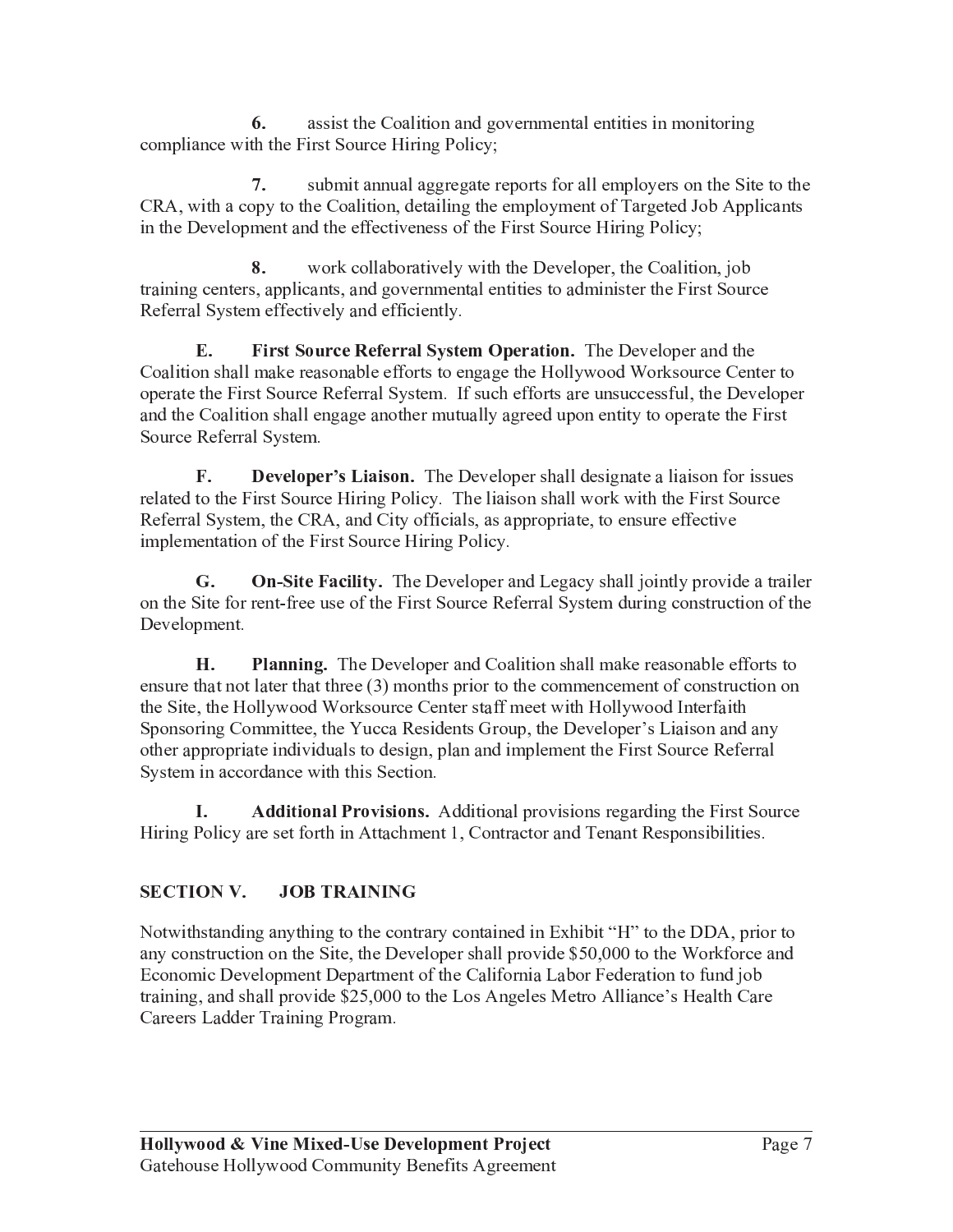#### **SECTION VI. HEALTH CARE OUTREACH**

 $\mathbf{A}$ . **Developer Outreach Funding.** Upon receipt of a building permit for construction on the Site, the Developer shall provide \$15,000 to fund a health care access outreach program. The Coalition shall work with the local City Council office on design and implementation of the program.

**B. Enabling Outreach.** The Developer shall reasonably cooperate with efforts by community organizations to provide information about health care programs and services to individuals working in On-Site Jobs and to Residential Tenants.

## SECTION VII. IMPLEMENTATION OF COMMUNITY BENEFITS PLAN

The Developer will continue to meet with community-based organizations, affected parties, interested governmental entities, and the Coalition in a good faith reasonable effort to develop strategies for implementation of the policies and programs set forth in this Community Benefits Agreement.

# **SECTION VIII. GENERAL LEGAL PROVISIONS**

### A. Inclusion of Contractor and Tenant Responsibilities in Leases, **Contracts, and Purchase Agreements.**

 $1.$ **Lease Agreements.** The Developer shall not execute any Lease Agreement unless Attachment 1, Contractor and Tenant Responsibilities, is included as a material term thereof.

 $2.$ **Contracts.** The Developer shall not execute any Contract unless Attachment 1, Contractor and Tenant Responsibilities, is included as a material term thereof.

 $3.$ **Purchase Agreements.** The Developer shall not execute any deed conveying title to the entirety of or any portion of the Site (excluding any deed for the condominiums) unless (i) the Developer and the entity receiving title have executed a purchase agreement governing conveyance of title, and (ii) under that purchase agreement, the entity receiving title assumes as binding legal obligations all responsibilities of the Developer under this Agreement.

 $\overline{4}$ . **Assurance Regarding Preexisting Contracts.** The Developer warrants and represents that as of the date of mutual execution of this Agreement, it has executed no lease agreement, purchase agreement, or other contract that would violate any provision of this Section VIII.A. had it been executed after the date of mutual execution of this Agreement.

**Release of Developer's Liability.** The Developer shall have no 5. liability for any breach of this Agreement by a Commercial Tenant, a successor owner, or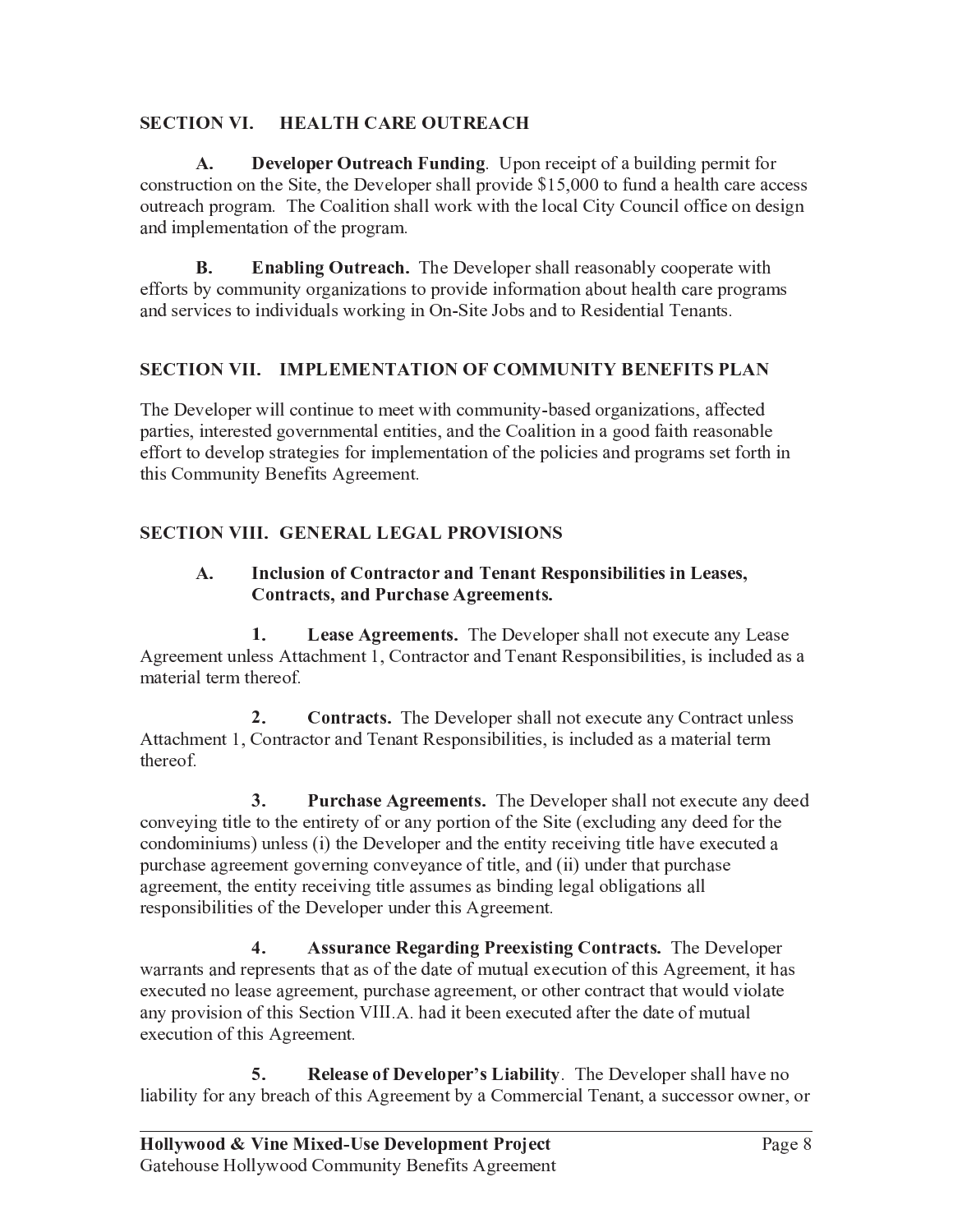a Contractor, if the Developer has fully complied with this Section VIII.A. with regard to that entity.

**B. Compliance with State and Federal Law.** The Agreement shall be enforced only to the extent that it is consistent with the laws of the state of California and the United States. If any provision of this Agreement is held by a court of law to be in conflict with state or federal law, the applicable law shall prevail over the terms of this Agreement, and the conflicting provisions of this Agreement shall not be enforceable.

 $C_{\cdot}$ Severability Clause. If any term, provision, covenant or condition of this Agreement is held by a court of competent jurisdiction to be invalid, void, or unenforceable, the remainder of the provisions shall continue in full force and effect.

D. **Binding on Successors.** The Agreement shall be binding upon and inure to the benefit of the successors in interest, transferees, assigns, present and future partners, subsidiary corporations, affiliates, agents, representatives, heirs, and administrators of each of the parties hereto. Any reference in this Agreement to a party shall be deemed to apply to any successor in interest, transferee, assign, present or future partner, subsidiary corporation, affiliate, agent, representative, heir or administrator of such party.

E. Intended Beneficiaries. With regard solely to the terms and provisions of this Agreement, the City, the CRA, and the Coalition are intended third-party beneficiaries of contracts and other agreements of which this Agreement is a part this Agreement. The City, the CRA, and the Coalition shall each independently have the right to enforce the provisions of this Agreement as provided herein against all contracts or other agreements of which this Agreement is a part.

 $\mathbf{F}$ . Material Terms and Inclusion in Development Agreements. All provisions of this Agreement shall be material terms of any deed, lease, or contract of which this Agreement is a part pursuant to the terms hereof. The Developer agrees to use reasonable efforts to include this Agreement as a material term of its Disposition and Development Agreement with the CRA, and of any development agreement or similar agreement entered into with the City regarding any portion of or the entirety of the Site.

G. **Remedies.** This Agreement may be the basis for a request for injunctive relief with respect to performance of any term of this agreement. The parties hereto agree that money damages would be an inadequate remedy for any breach (or threatened breach) of this Agreement, and agree that this Agreement may be enforced by an application for a preliminary or permanent injunction, by a decree of specific performance, or other such order or decree of a court of competent jurisdiction. In no event shall the CRA or Coalition be entitled to damages except as expressly provided in Section III A.2.b. above. The agreed remedies set forth herein shall not be construed to limit or derogate any legal or equitable remedy authorized by applicable law or a court's ability to determine facts, weigh evidence, and exercise its own discretion with respect to enforcement of any term or condition of this Agreement.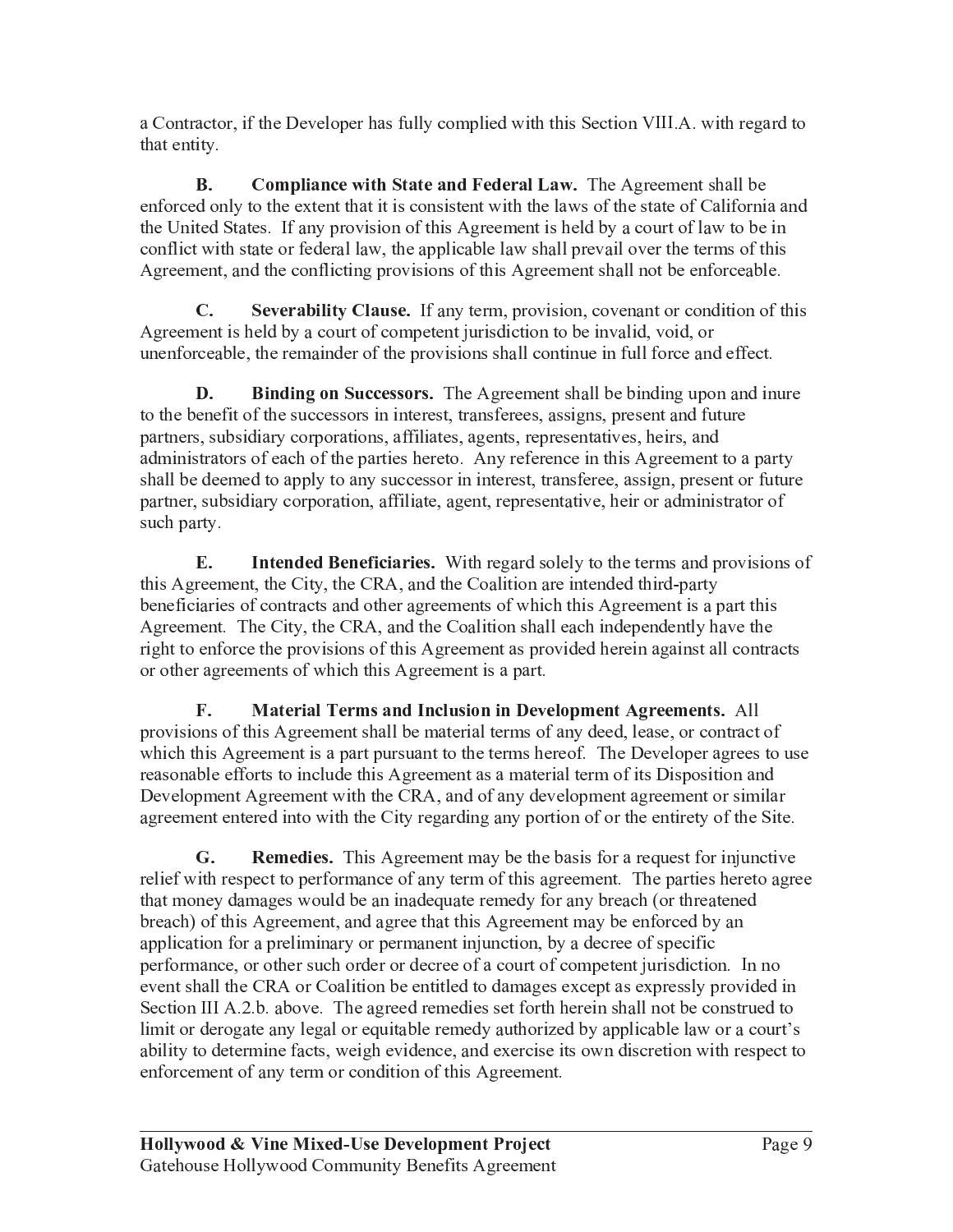H. **Covenants Run with Land.** The provisions of this Agreement are covenants that run with the land and bind all grantees, lessees or other transferees thereto for the benefit of and in favor of the City, the CRA and the Coalition.

I. **Term.** This Agreement shall become effective on the date of mutual execution of this Agreement and shall terminate twenty (20) years from such date. Upon termination of this Agreement, no entity with responsibilities under this Agreement or Attachment 1, Contractor and Tenant Responsibilities, shall have any further responsibilities. The termination date shall be uniform with regard to all entities with responsibilities under this Agreement or Attachment 1.

J. **Waiver.** The waiver by any party of any provision or term of this Agreement shall not be deemed a waiver of any other provision or term of this Agreement. The mere passage of time, or failure to act upon a breach, shall not be deemed as a waiver of any provision or term of this Agreement.

**K. Construction.** Each of the parties has been advised by counsel with regard to this Agreement. Accordingly, this Agreement shall not be strictly construed against any party, and the rule of construction that any ambiguities be resolved against the drafting party shall not apply to this Agreement.

Entire Agreement. The Agreement contains the entire agreement L. between the parties and supercedes any prior agreements, whether written or oral. References herein to this Agreement include all attachments. This Agreement may not be altered, amended or modified except by an instrument in writing signed by the parties hereto.

M. **Conflicting Terms.** Except as provided in Section V, in the event of any conflict or inconsistency between the terms and conditions of this Agreement and the terms and the terms and conditions of the DDA, the DDA shall control.

N. **Authority of Signatories.** The individuals executing this Agreement represent and warrant that they have the authority to sign on behalf of their respective parties.

 $\Omega$ . Correspondence. All correspondence shall be in writing and shall be addressed to the affected parties at the addresses set forth below. A party may change its address by giving notice in compliance with this Section VIII.O. The addresses of the parties are:

If to Developer:

Attn: Marty Collins and Jeff Cohen Gatehouse Hollywood Development, L.P. 2651 North Harwood, Suite 400 Dallas, TX 75201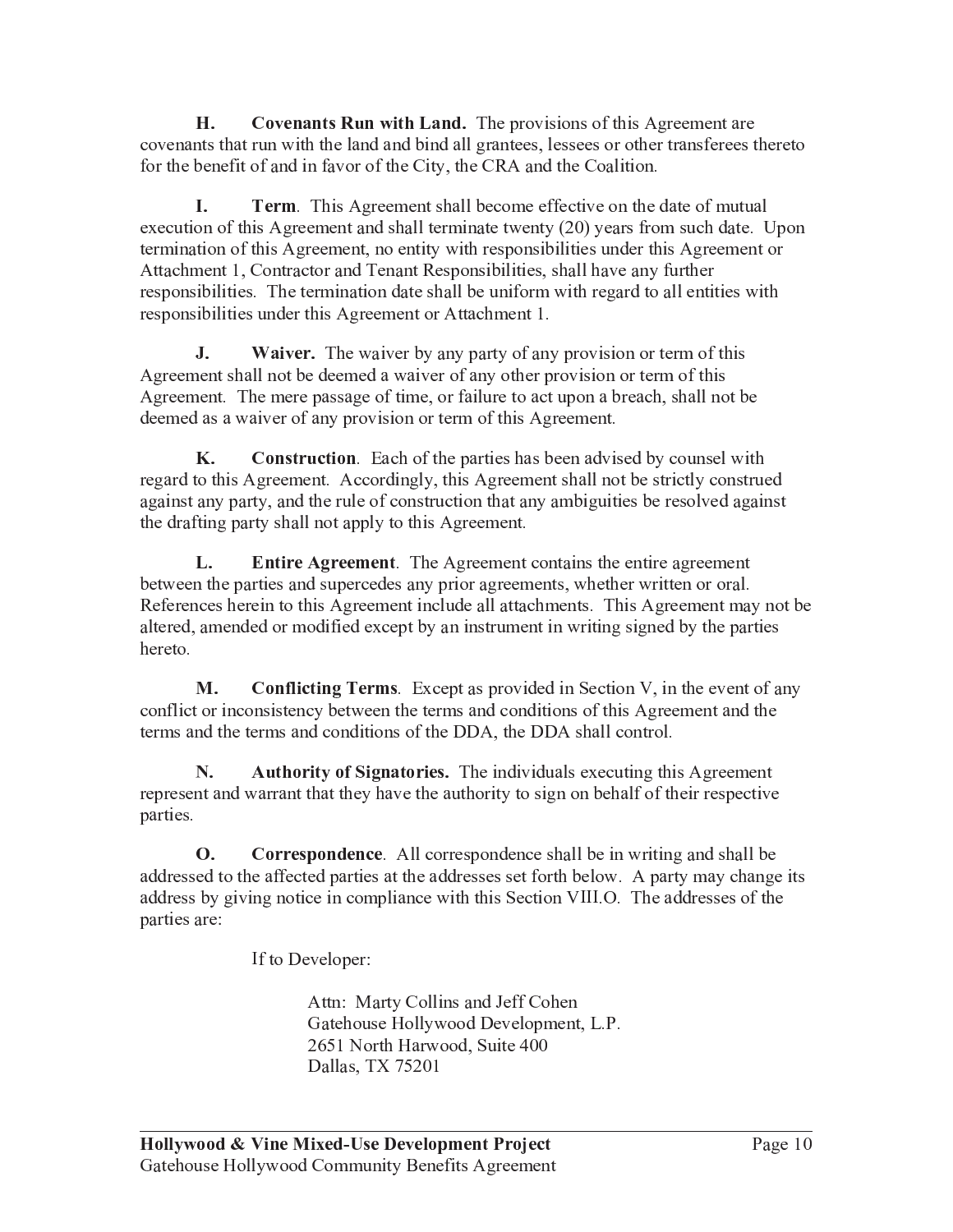Fax No.: (214) 922-4301

If to Coalition:

Attn: Bob Untiedt Hollywood Interfaith Sponsoring Committee 6128 Hollywood Blvd. Los Angeles, CA 90028